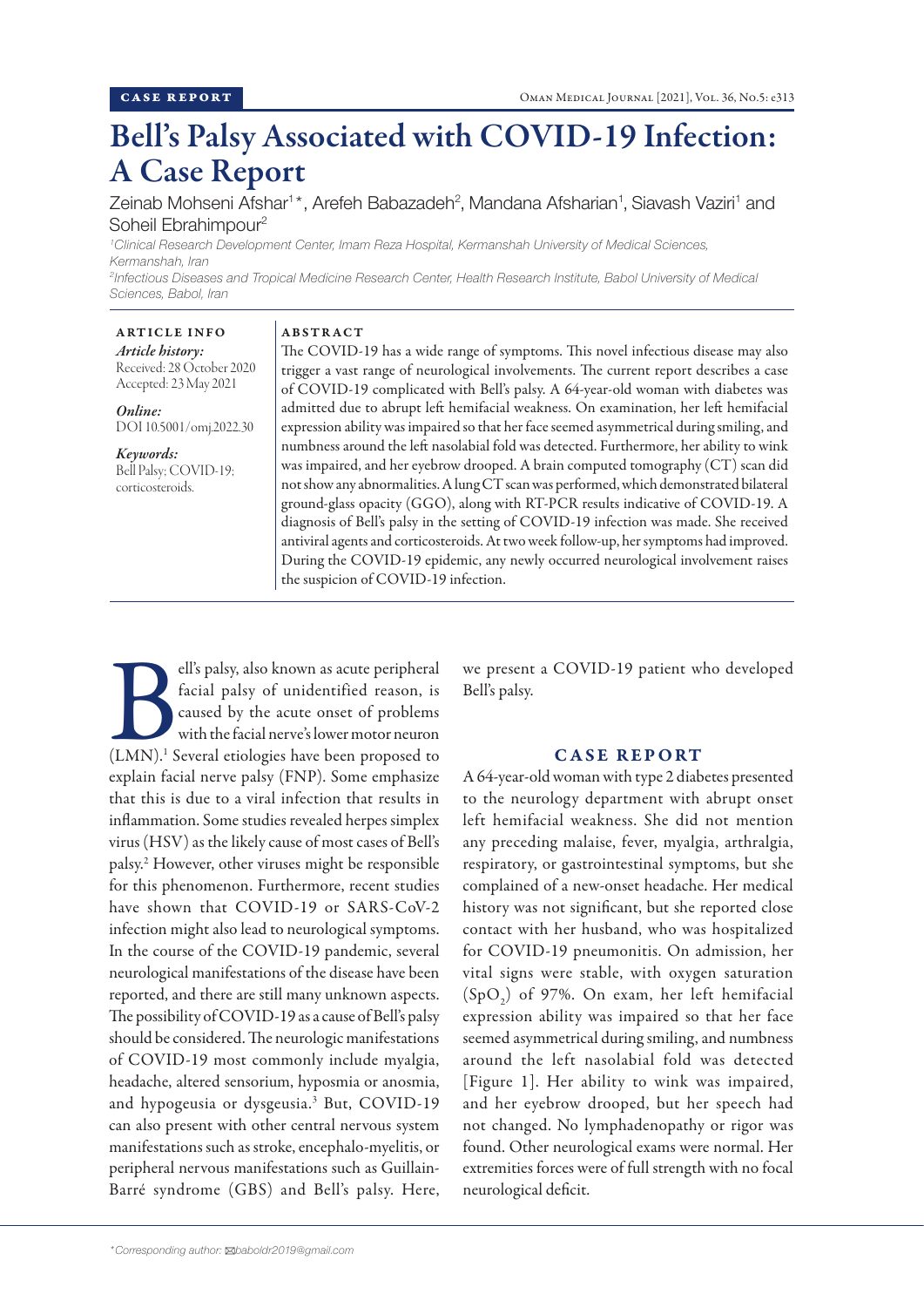

Figure 1: Face of 64-year-old patient who presented to the neurology department with abrupt onset left hemifacial weakness. Her face was asymmetrical during smiling, and she had numbness around the left nasolabial fold.

Her laboratory tests, including HIV antibody and serologic tests of HSV and varicella-zoster virus were negative for active disease. Brain computed tomography (CT) scans and brain magnetic resonance imaging (MRI) did not show abnormalities. However, a lung CT scan was performed because of the current COVID-19 pandemic and the patient's history of close contact with a confirmed COVID-19 case. Some patients with COVID-19 have a clear and typical involvement of the disease in pulmonary CT scan, although they have no signs of pulmonary involvement, so in some cases, CT is used as a diagnostic tool for the disease. Our patient demonstrated bilateral groundglass opacity (GGO), indicative of COVID-19 on CT. The patient underwent specimen collection for real-time reverse-transcriptase polymerase chain reaction (RT-PCR) for SARS-CoV-2, which confirmed COVID-19 infection. Also, the anti-SARS-CoV-2 IgM titer was higher than the upper limit of normal (ULN), suggesting recent COVID-19 infection.

A diagnosis of FNP in the setting of COVID-19 infection was made; therefore, the patient was advised to take precautionary isolation measures, along with antiviral medications lopinavir/ritonavir (Kaletra) 400 mg BID and dexamethasone 4 mg BID. At two week follow-up, her symptoms had improved significantly, with a reduced degree of her facial weakness and complete recovery of her smell and taste. One month later, her facial palsy improved but was not resolved, and her repeated

nasopharyngeal COVID19 RT-PCR was negative. We then lost the patient to follow-up.

### DISCUSSION

Bell's palsy presents with abrupt onset of unilateral weakness of the face. FNP can be partial or complete. Facial paralysis is either due to a central pathology in the upper motor nerves above the pons or a peripheral lesion of the seventh cranial nerve below the pons.<sup>4</sup> The hallmark to distinguish between these two conditions is the involvement of the upper face in the peripheral type and sparing of this anatomic region in the central type. Our patient seemed to be involved with the peripheral type.

Peripheral FNP can be either idiopathic (Bell's palsy) or secondary to underlying reasons. The most common underlying causes of secondary FNP include infections, surgery, trauma, autoimmune disorders, cancer, or medications.<sup>5</sup> Our patient's precipitating factor appeared to be COVID-19 infection. However, due to the absence of any symptoms attributable to this infection, CT scan findings and serology test results might have been mere incidental findings of asymptomatic COVID-19 infection, with no association with her Bell's palsy.

Infections are among the most prevalent causes of FNP. The most well-known cause has been reactivation of latent HSV from the seventh cranial nerve ganglion leading to inflammation. SARS-CoV-2 in the current pandemic has been manifested by a broad range of symptoms such as various neurological complications. Some of these complications include cerebrovascular accidents, GBS, encephalopathies, and encephalitis.<sup>6</sup> Up to now, COVID-19 as an underlying reason for Bell's palsy has been reported rarely. A broad differential diagnosis exists for peripheral FNP. Not considering her lung CT scan and serology test results, the most common underlying condition might have been HSV and HZ infections, which are usually accompanied by severe pain and sometimes cutaneous eruptions.<sup>7</sup> Our patient did not demonstrate any listed above symptoms. However, cerebrovascular events, either primary or in the context of COVID-19 must be considered in these conditions. Our patient had no risk factors of cerebral ischemia or hemorrhage, and her consciousness, extremity motor, and sensory exams were intact. Furthermore, malignancies of the head and neck region should be considered,